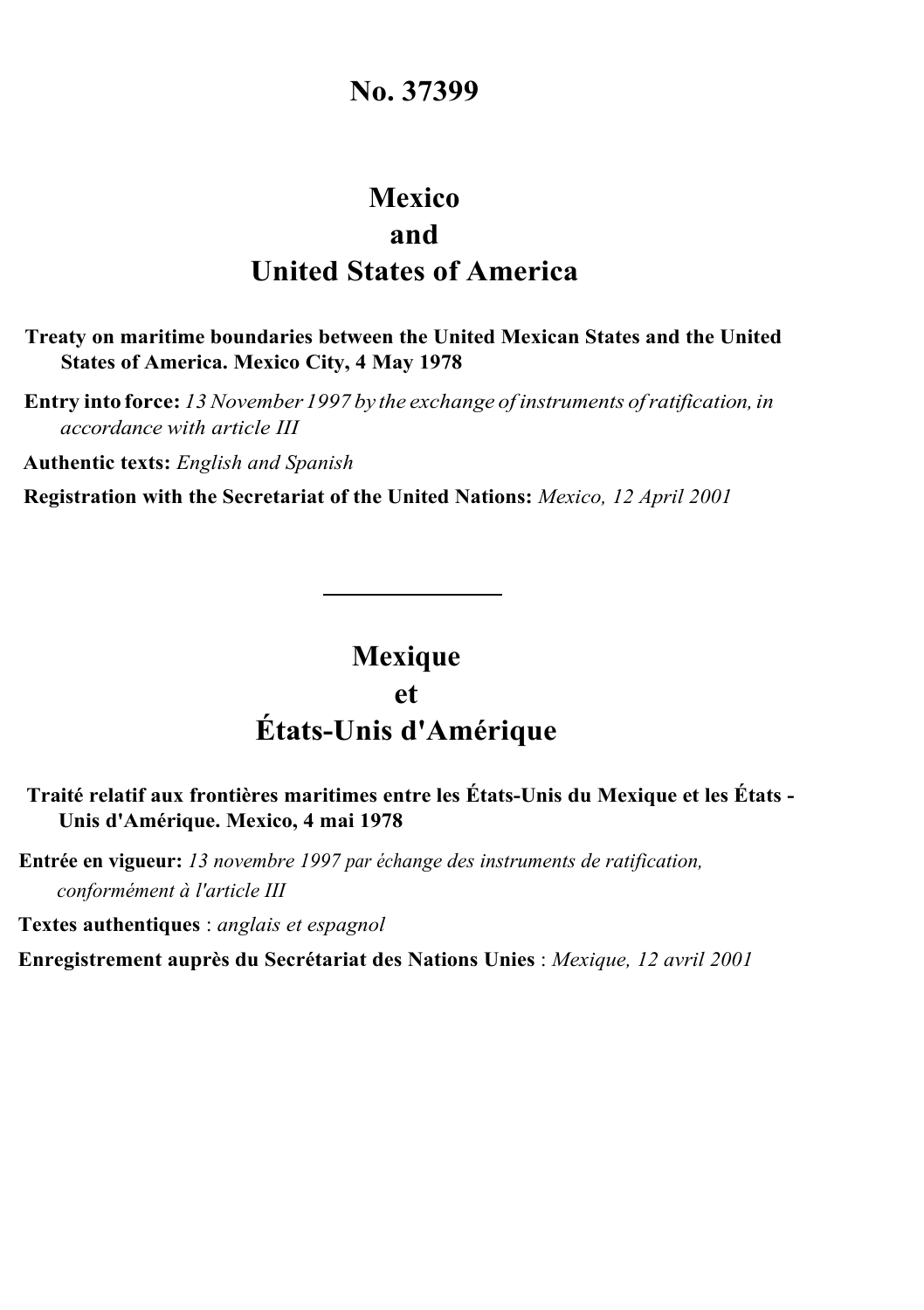#### [ ENGLISH TEXT - TEXTE ANGLAIS ]

## TREATY ON MARITIME BOUNDARIES BETWEEN THE UNITED MEXI-CAN STATES AND THE UNITED STATES OF AMERICA

The Government of the United Mexican States and the Government of the United States of America:

Considering that the maritime boundaries between the two countries were determined for a distance of twelve nautical miles seaward by the Treaty to Resolve Pending Boundary Differences and Maintain the Rio Grande and Colorado River asthe International Boundary Between the United Mexican States and the United States of America, signed on November 23,1970;

Taking note of the Decree adding to Article 27 of the Political Constitution of the United Mexican States to establish an Exclusive Economic Zone of Mexico outside the Territorial Sea, and of the Fishery Conservation and Management Act of 1976 establishing a fishery conservation zoneoff the coast of the United States;

Bearing in mind that, by an exchange of notes dated November 24, 1976, they provisionally recognized maritime boundaries between the two countries between twelve and two hundred nautical miles seaward in the Gulf of Mexico and the Pacific Ocean;

Recognizing that the lines accepted by the exchange of notes dated November 24, 1976, are practical and equitable, and

Desirous of avoiding the uncertainties and problems that might arise from the provisional character of the present maritime boundaries between twelve and two hundred nautical miles seaward,

Have agreed as follows:

#### *Article I*

The United Mexican States and the United States of America agree to establish and recognize as their maritime boundaries in the Gulf of Mexico and in the Pacific Ocean, in addition to those established by the Treaty of November 23, 1970, the geodetic lines connecting the points whose coordinates are:

*IN THE WESTERN GULF OF MEXICO*

| $GM.W-1$ | 25o58'30.57" Lat.N  | 960 5'27.37" Long.W     |
|----------|---------------------|-------------------------|
| $GM.W-2$ | 26×000'31.00" Lat.N | 96o48'29.00" Long.W     |
| $GM.W-3$ | 26000'30.00" Lat.N  | 95o39'26.00" Long.W     |
| $GM.W-4$ | 25o59'48.28" Lat.N  | $93o26'42.19''$ Long. W |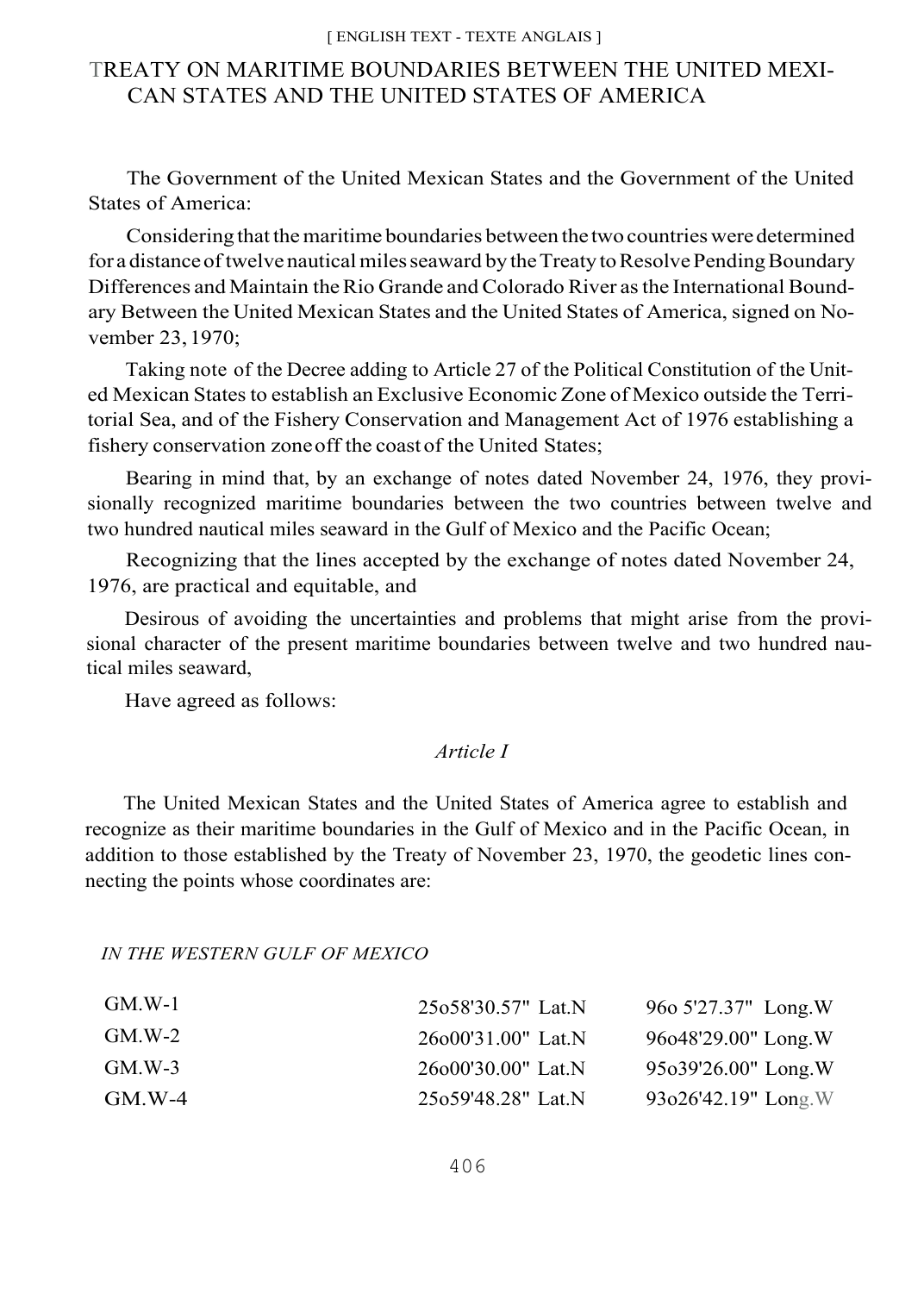| $GM.E-1$ | 25 <sub>0</sub> 42'13.05" | 910 5'24.08" Long.W |
|----------|---------------------------|---------------------|
|          | Lat.N                     |                     |
| $GM.E-2$ | 25 <sub>0</sub> 46'52.00" | 90o29'41.00" Long.W |
|          | Lat.N                     |                     |
| $GM.E-3$ | 25o41'56.52"              | 88o23'05.54" Long.W |
|          | Lat.N                     |                     |

*IN THE PACIFIC OCEAN*

| $OP-1$ | 32o35'22.11" Lat.N              | $117027'49.42''$ Long.W  |
|--------|---------------------------------|--------------------------|
| $OP-2$ | 32o37'37.00" Lat.N              | $117o49'31.00''$ Long. W |
| $OP-3$ | 31 <sub>0</sub> 07'58.00" Lat.N | $118o36'18.00''$ Long. W |
| $OP-4$ | 30o32'31.20" Lat.N              | $121051'58.37"$ Long. W  |

The coordinates of the geodetic points referred to above were determined with reference to the 1927 North American Datum.

#### *Article II*

North of the maritime boundaries established by Article I, the United Mexican States shall not, and south of said boundaries, the United States of America shall not, claim or exerciseforanypurposesovereignrights orjurisdiction overthewaters orseabedandsubsoil.

#### *Article III*

The sole purpose of this Treaty is to establish the location of the maritime boundaries between the United Mexican States and the United States of America.

The maritime boundaries established by this Treaty shall not affect or prejudice in any manner the positions of either Party with respect to the extent of internal waters, of the territorial sea, of the high seasor ofsovereign rights or jurisdiction for any other purpose.

*Article IV*

This Treaty shall be subject to ratification and shall enter into force on the date of exchangeof the instruments of ratification which shall take place in Washington, D.C. at the earliest possible date.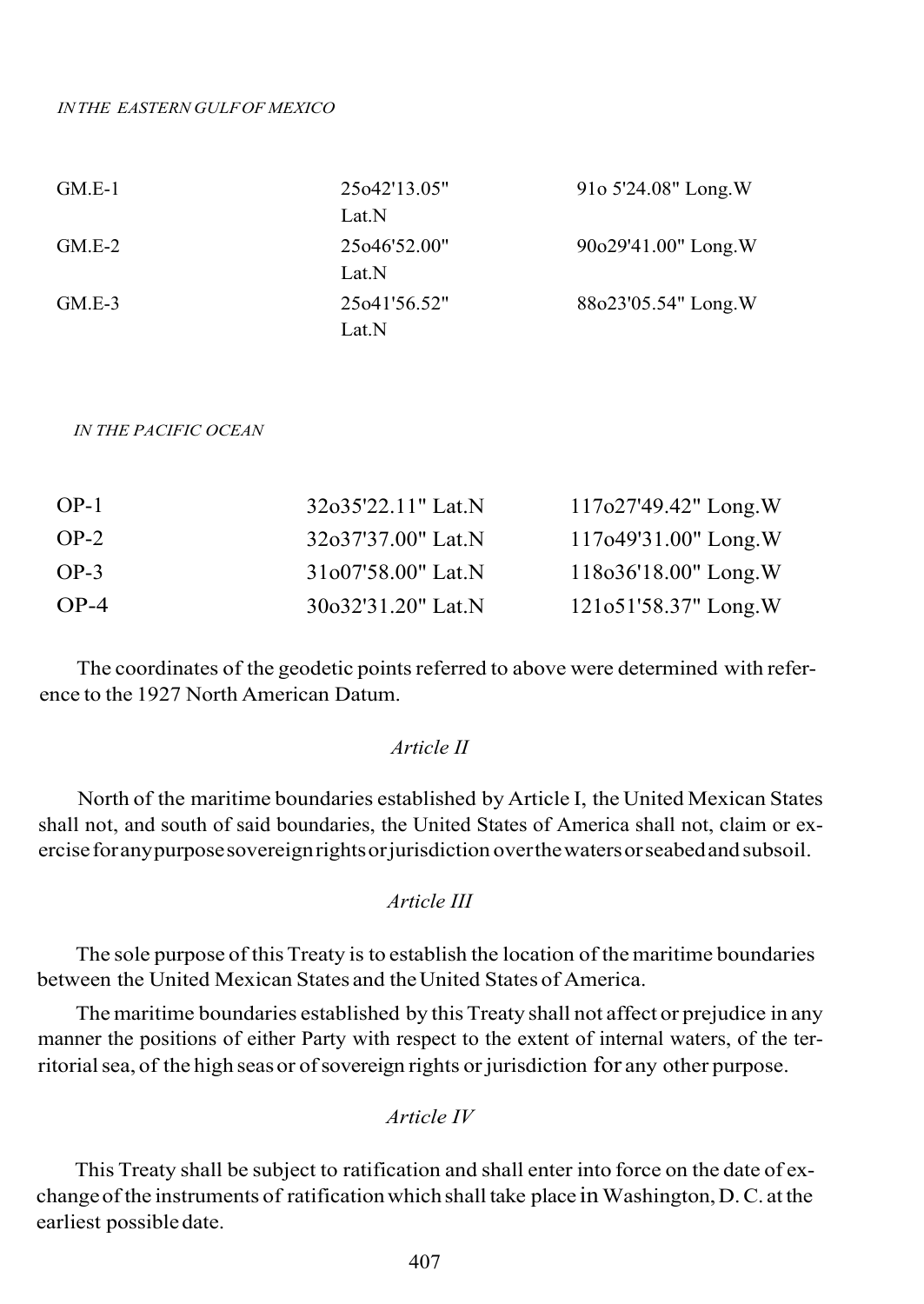Done at Mexico, May 4, 1978, in the Spanish and English languages, both texts being equally authentic.

For the Government of the United Mexican States:

## [SANTIAGO ROEL]

For the Government of the United States of America: [CYRUS VANCE]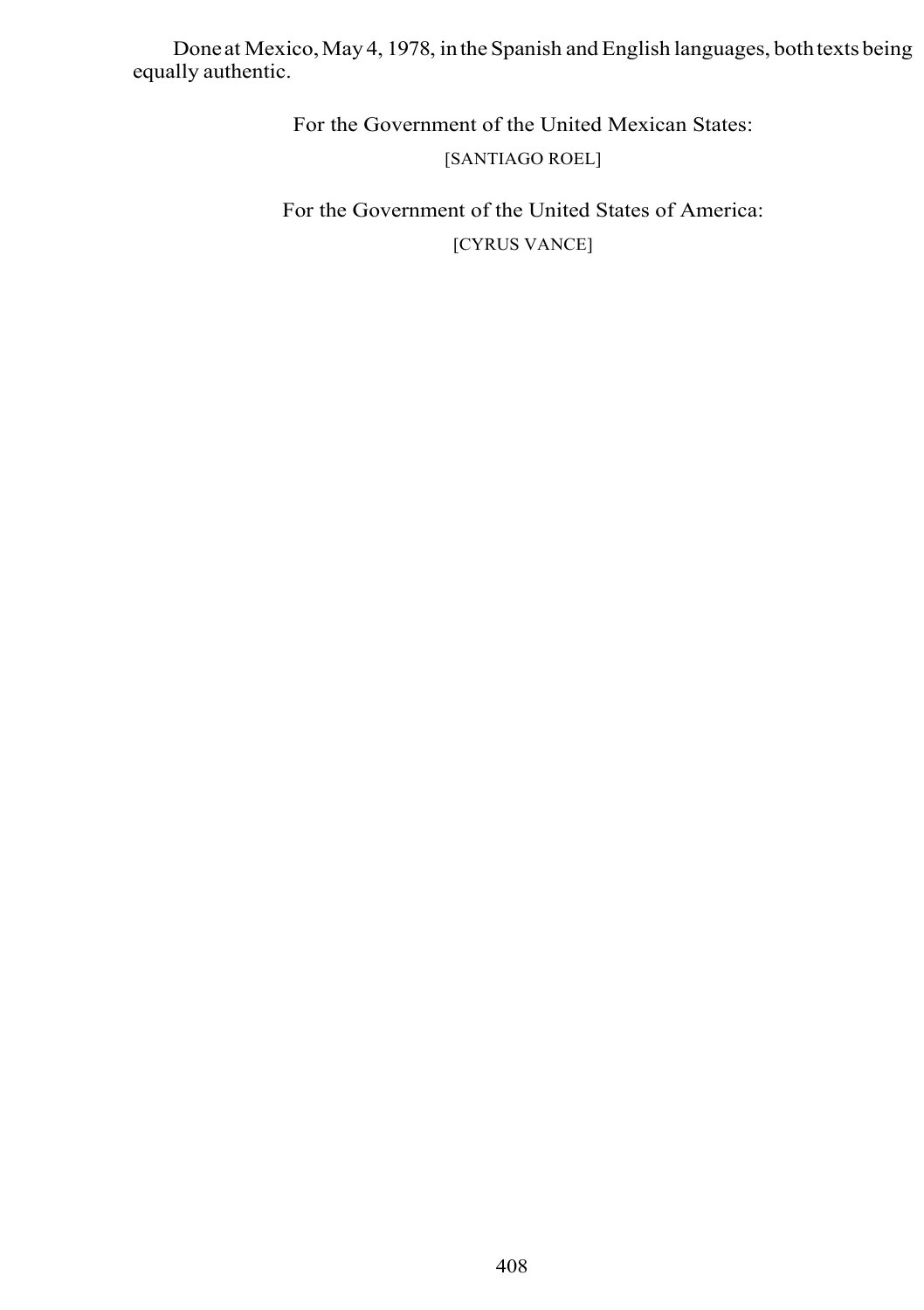## **LETTER OF TRANSMITTAL**

#### THE WHITE HOUSE, *January 19, 1978.*

#### *To the Senate of the United States:*

I transmit herewith, for the advice and consent of the Senate to ratification, three treaties establishing maritime boundaries: the Treaty on Maritime Boundaries between the United States of America and the United Mexican States, signed at Mexico City on May 4, 1978; the Maritime Boundary Treaty between the United States of America and the Republic of Venezuela, signed at Caracas on March 28, 1978; and the Maritime Boundary Agreement between the United States of America and the Republic of Cuba, signed at Washington, December 16,1977.

These treaties are necessary to delimit the continental shelf and overlapping claims of jurisdiction resulting from the establishing of a 200 nautical mile fishery conservation zone off the costs of the United States in accordance with the Fishery Conservation and Management Act of 1976, and the establishment of 200 nautical mile zones by these neighboring countries.

The treaty with Mexico establishes the maritime boundary between the United States and Mexico for the area between twelve and two hundred nautical miles off the coasts of the two countries in the Pacific Ocean and Gulf of Mexico. In this regard, it supplements the Treaty to Resolve Pending Boundary Differences and Maintain the Rio Grande and Colorado River as the International Boundary between the United States of America and the United Mexican States, signed at Mexico November 23, 1970, which establishes maritime boundaries out to twelve nautical miles off the respective coasts. The treaty with Venezuela establishes the maritime boundary between the two countries in the Caribbean Sea, between Puerto Rico and the U.S. Virgin Islands and Venezuela where the 200 nautical mile zones overlap. The treaty with Cuba establishes the maritime boundary between the two countries in the Straits of Florida area and the eastern Gulf of Mexico where the 200 nautical mile zones overlap.

I believe that these treaties are in the United States interest. They are consistent with the United States interpretation of international law that maritime boundaries are to be established by agreement in accordance with equitable principles in the light of relevant geographic circumstances. They will facilitate law enforcement activities, and provide for certainty in resource development.

I also transmit for the information of the Senate the report of the Department of State with respect to each of these treaties.

I recommend that the Senate give early consideration to these treaties and advice and consent to their ratification.

JIMMY CARTER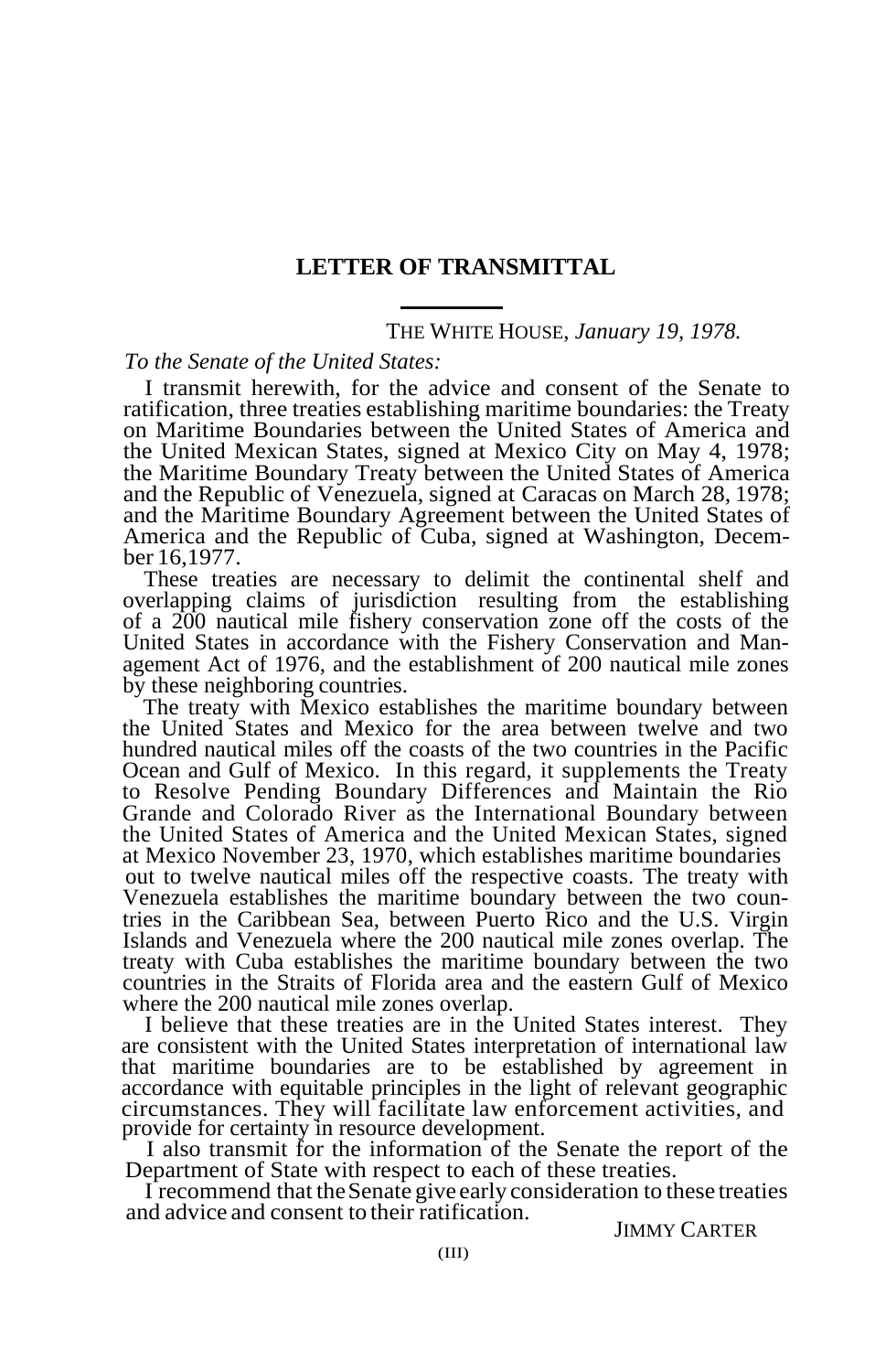## **LETTER OF SUBMITTAL**

### DEPARTMENT OF STATE, *Washington, December 27, 1978.*

The PRESIDENT, *The White House.*

THE PRESIDENT: I have the honor to submit to you, with a view to the transmittal thereof to the Senate for its advice and consent to ratification, the Treaty on Maritime Boundaries between the United States of. America and the United Mexican States, signed at Mexico City, May 4, 1978. The Treaty establishes the maritime boundaries between the United States and Mexico for the areas between twelve and two hundred nautical miles off the respective coasts.

Prior to the establishment of 200 nautical mile zones, the United States and Mexico had established by treaty their maritime boundaries seaward to a distance of twelve nautical miles. This was accomplished in the Treaty to Resolve Pending Boundary Differences and Maintain the Rio Grande and Colorado River as the International Boundary between the United States of America and the United Mexican States, done at Mexico, November 23, 1970, and entered into force April 18, 1972. Agreement on maritime boundaries seaward to a distance of 200 nautical miles became necessary in 1976 when each government decided to establish zones to that distance.

Discussions between officials of both governments, held in the spring of 1976, led to an exchange of notes on November 24, 1976, establishing provisional maritime boundaries in accordance with equitable principles. After a year of experience with the provisional maritime boundaries, both governments came to the view that previously contemplated technical work was unnecessary and that they were satisfied that the provisional maritime boundaries should be made permanent. Agreement was reached through diplomatic correspondence on the text of a treaty which was signed on the occasion of Secretary Vance's visit to Mexico City onMay 4,1978;

The preamble to the treaty recites the fact that maritime boundaries out to twelve nautical miles have already been established between the two countries. It notes the United States Fishery Conservation and Management Act which establishes a 200 nautical mile fishery conservation zone off the coasts of the United States, and the Mexican Decree adding to Article 27 of the Political Constitution of Mexico which establishes a 200 nautical mile "exclusive economic zone" off the coast of Mexico. The Preamble also recalls the fact that the two countries have established provisional maritime boundaries by the exchange of notes of November 24, 1976, and that the lines thereby estab-<br>lished are practical and equitable.<br>The operative portion of the treaty consists of four articles.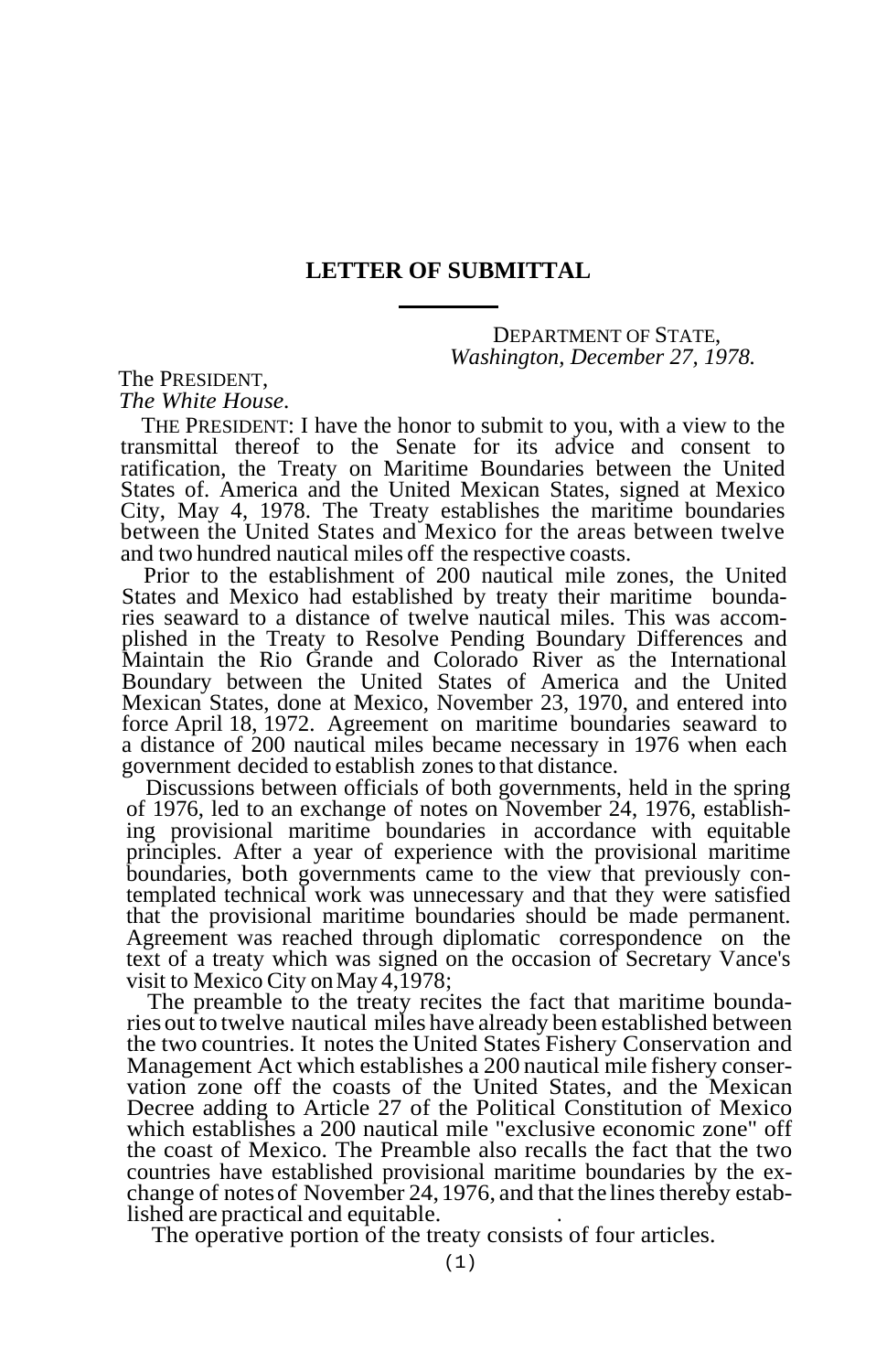Article I sets out the specific geographic coordinates which define the maritime boundaries established by the treaty. The maritime boundary between the United States and Mexico consists of three segments: (1) in the western Gulf of Mexico extending eastward from the international boundary separating Texas from Mexico; (2) in the eastern Gulf of Mexico where the 200 nautical mile zones developed from the Louisiana coast and islands off the Yucatan coast overlap; and, (3) in the Pacific Ocean, extending westward from the international boundary separating California from Mexico.

In the western Gulf of Mexico the maritime boundary begins at the terminus of the twelve nautical mile boundary established by the 1970 treaty and extends through two turning points and then to a point which is 200 nautical miles from the coasts of the two countries, as dezones overlap, as depicted on the map attached at Annex A.

In the eastern Gulf of Mexico the maritime boundary begins at the westernmost point at which the 200 nautical mile zones off the Louisiana and Yucatan coasts overlap, continues through a turning point, and terminates at the easternmost point at which the 200 nautical mile zones overlap as depicted on the map attached at Annex A.

In the Pacific Ocean the maritime boundary begins at the terminus of the twelve nautical mile boundary established by the 1970 treaty and extends through two turning points and then to a point which is 200 nautical miles from the coasts of the two countries, as depicted on the map enclosed at AnnexB.

The maritime boundaries are geodetic lines which connect these points. The coordinates are determined with reference to the 1927 North American Datum and the Clarke 1866 ellipsoid.

The maritime boundaries described in Article I are negotiated boundaries developed on the basis of equitable principles in light of the relevant geographical circumstances. In developing the maritime boundaries the two countries referred to the delimitation principles of the 1958 Geneva Convention on the Continental Shelf to which the United States and Mexico are both parties, the criteria set forth by the International Court of Justice in the *North Sea Continental Shelf* Cases, and the principles utilized in determining the twelve nautical mile maritime boundaries under the 1970 treaty. Application of these principles to the factual circumstances off the coasts of the United States and Mexico resulted in agreement on the maritime boundaries describedinArticle I. .

Article II describes the legal effect of the maritime boundaries. It provides that neither country shall claim or exercise for any purpose sovereign rights or jurisdiction over the waters or seabed and subsoil on the other country's side of the maritime boundary.

Article III clarifies that the sole purpose of the treaty is to establish the location of the maritime boundaries between the two countries, and that these maritime boundaries do not affect or prejudice either country's position with respect to the extent of internal waters, of the territorial sea, of the high seas or of sovereign rights or jurisdiction for any other purpose. A disclaimer of this character makes clear that agreement on the maritime boundaries does not constitute recognition of the jurisdiction that the other country may claim to exercise in the delimited area beyond that otherwise recognized by each country. In this connection, the United States and Mexico maintain different posi-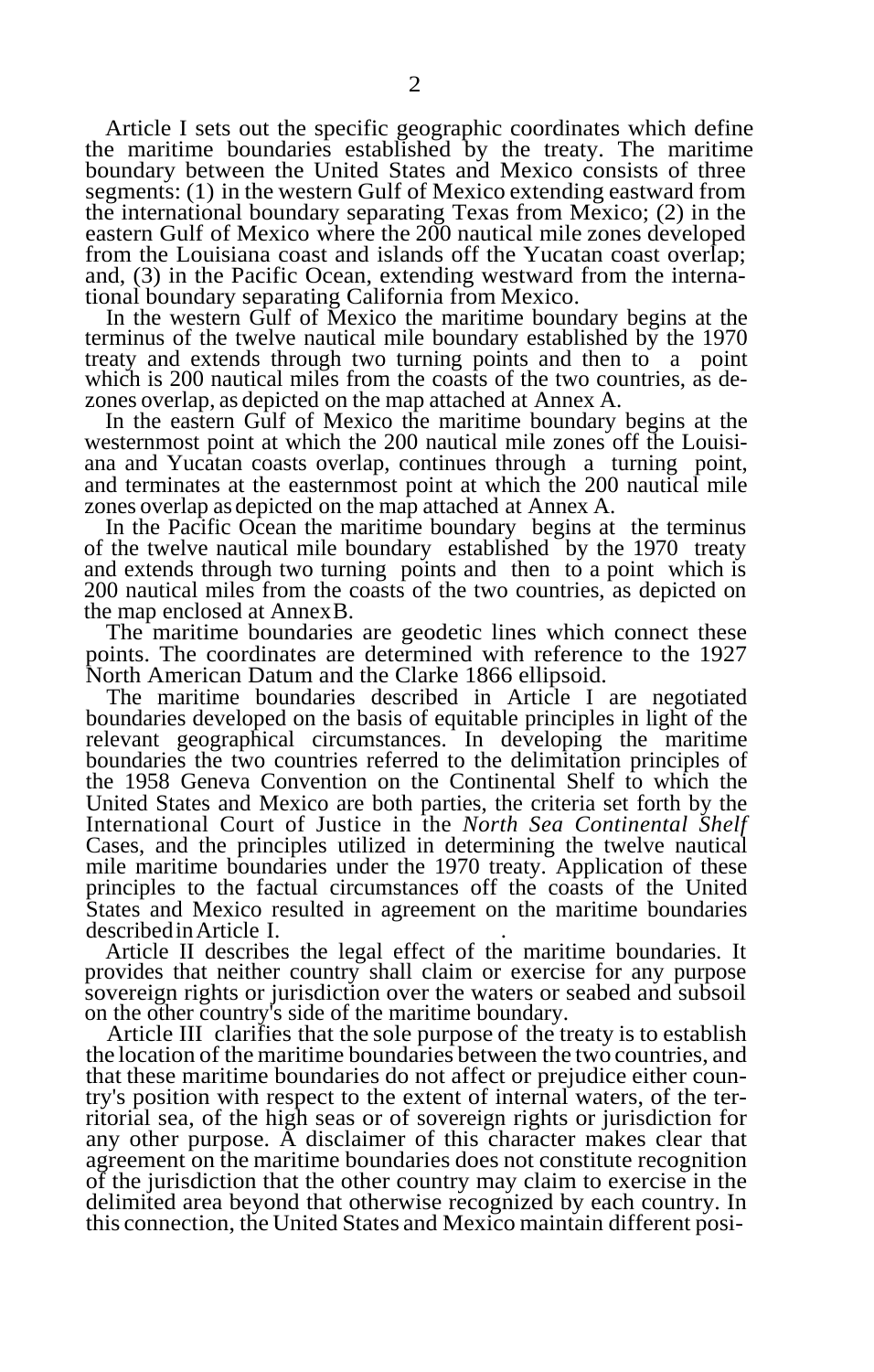tions on the breadth of the territorial sea, as well as the nature of jurisdiction exercised within the 200 nautical mile zone, which are not affected by the treaty.

Article IV provides that the treaty will enter into force on the date of exchange of instruments of ratification.

I recommend that this treaty be transmitted to the Senate as soon as possible for its advice and consent to ratification.

Respectfully submitted,

CYRUS VANCE.

Enclosures: 1. Annex A- Chart of the maritime boundary in the western Gulf of Mexico between the United States and Mexico.